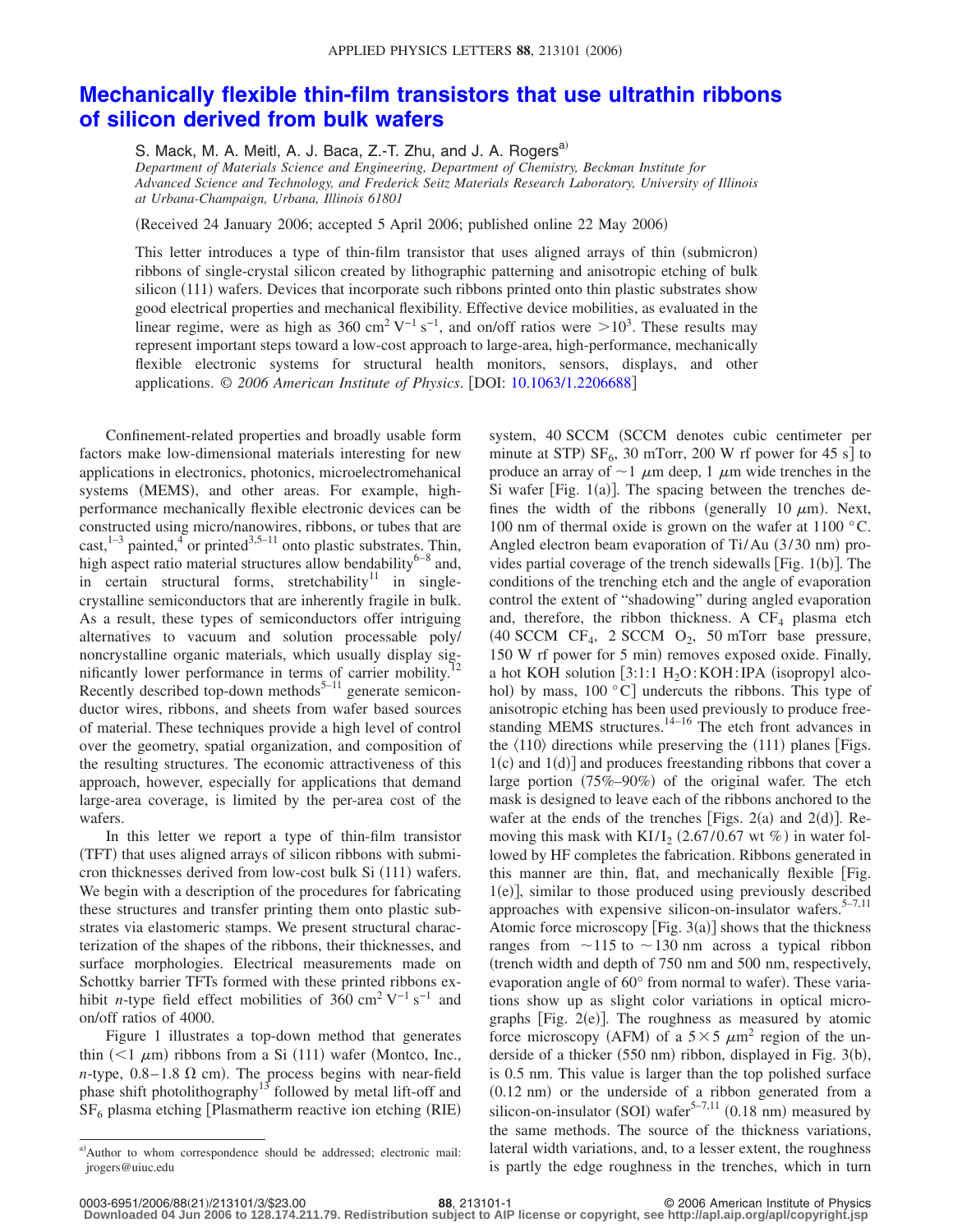

FIG. 1. (Color online) Schematic process flow of single-crystal silicon ribbon fabrication. (a)  $SF_6$  plasma etch trenches in a (111) Si surface. (b) Thermal oxidation and angled evaporation of Ti/Au passivate the sidewalls. (c) Hot KOH/IPA/H<sub>2</sub>O solution undercuts the Si ribbons. (d) Crosssectional SEM image of partially undercut ribbons. (e) Released, flexible ribbons.

causes roughness in the sidewall passivation during angled evaporation. As we show in the following, however, transistor devices with good performance can be constructed with ribbons fabricated using the procedures described here.

The ribbons can be transferred to another (flexible) substrate via a high  $(>\!95\%)$  yield printing process, as outlined in Fig. 2. To perform the printing process, a polydimethyl siloxane (PDMS) stamp is laminated against a wafer that supports freestanding ribbons anchored to the wafer at their ends [Figs.  $2(a)$  and  $2(d)$ ]. The stamp is then peeled back quickly to retrieve the ribbons. This type of process relies on kinetic control of adhesion to the stamp.<sup>10</sup> The stamp, thus "inked," [Figs.  $2(b)$  and  $2(e)$ ] can print the ribbons by contact to another substrate. Ribbons printed onto an indium tin oxide (ITO)-coated 0.2 mm thick polyethylene terephthalate (PET) substrate can be used to make high-performance flexible bottom-gate TFTs on plastic with ITO as the common gate electrode. A layer of epoxy (SU-8, Microchem) freshly deposited onto the ITO gate immediately prior to printing



FIG. 2. (Color online) Schematic process flow for transferring silicon from a "donor" wafer to a plastic substrate. (a) A PDMS stamp laminates against a chip with undercut ribbons that are anchored to the wafer. (b) Ribbons bond to the stamp and can be removed from the wafer by peeling away the stamp. (c) Ribbons are then printed from the stamp to a plastic substrate. (d) SEM image of near-completely-undercut ribbons anchored to the donor wafer. (e) Optical micrograph of ribbons removed from the donor and adhered to the stamp. (f) Photograph of a flexible plastic "chip" that houses TFTs made from transferred silicon ribbons.

serves as a gate dielectric and a glue to facilitate ribbon transfer.<sup>6</sup> During printing, the stamp is joined to the PET, and the ribbons sink into SU-8 such that their tops are flush with the surface of the glue. After 1 min on a warm  $(70 \degree C)$  hot plate, the stamp and PET substrate are separated manually, leaving the ribbons attached to the PET. Scratching a transfer-printed sample with a scribe exposed the ITO-SU-8 and SU-8-Si interfaces, allowing the dielectric thickness  $\sim$ 2  $\mu$ m) to be determined by AFM. Thick ( $\sim$ 0.2  $\mu$ m) Ti pads contacts defined by photolithography  $(100 \mu m)$  length  $\times$  100  $\mu$ m width, spanning ten ribbons) and wet etching with  $HF/H<sub>2</sub>O<sub>2</sub>$  form Schottky barrier contacts for the source and drain electrodes. These bottom-gate devices display characteristic *n*-type enhancement mode metal-oxidesemiconductor field-effect transistor (MOSFET) gate modulation (see Fig. 4). Transistors achieved on/off ratios of  $\sim 10^3$ with device-level mobilities, as determined using standard equations for the operation of MOSFETs, $17$  as high as ~360 cm<sup>2</sup> V<sup>-1</sup> s<sup>-1</sup> (linear) and 100 cm<sup>2</sup> V<sup>-1</sup> s<sup>-1</sup> (saturation, evaluated at a source-drain bias,  $V_d$ , of 5 V). The mobility of the ribbons themselves should be about 20% higher than the device level mobility[440 cm<sup>2</sup> V<sup>-1</sup> s<sup>-1</sup> (linear) and 120 cm<sup>2</sup> V<sup>-1</sup> s<sup>-1</sup> (saturation)], since they fill only about 83%



FIG. 3. (Color online) Atomic force microscopy of silicon ribbons generated by anisotropic wet etch undercut. (a) AFM height image of ribbons on a PDMS stamp, with the underside exposed. Ribbons are 115– 130 nm thick, as measured at their edges, and bow downward in the middle. (b) AFM image of the underside of a 550-nm-thick ribbon revealing nanoscale roughness introduced by the  $KOH/IPA/H<sub>2</sub>O$  undercut.

**Downloaded 04 Jun 2006 to 128.174.211.79. Redistribution subject to AIP license or copyright, see http://apl.aip.org/apl/copyright.jsp**